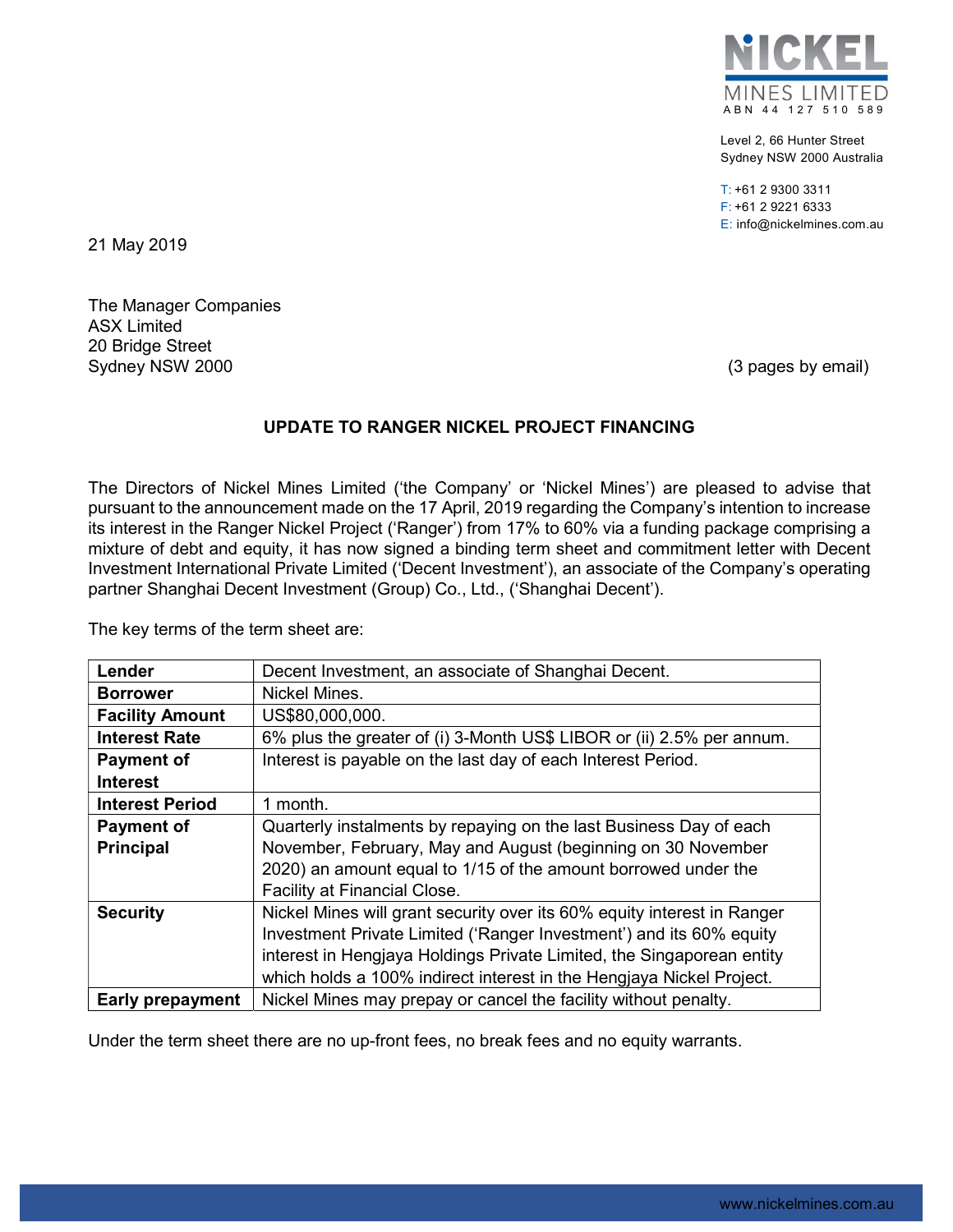Under the term sheet, Shanghai Decent or its associates have agreed to receive US\$40M worth of Nickel Mines shares as partial consideration for the 43% interest in Ranger Investment that they are divesting to Nickel Mines. The issue price of the new shares to be issued to Shanghai Decent or its associates will be as detailed in the Ranger Project Collaboration Agreement. i.e. a 10 day VWAP for the ten trading days prior to the Company lodging the Second Acquisition Notice with Shanghai Decent for the acquisition of the additional 43% interest in Ranger Investment.

Concurrently the Company shall seek to raise up to an additional US\$30M of equity by placement to a selection of current and/or new professional investors.

The Company will seek shareholder approval for the Ranger acquisition and the associated issue of new shares to Shanghai Decent, and the associated change to the scale of the Company's activities from the Ranger acquisition. The resulting equity interest in Nickel Mines held by Shanghai Decent will be determined by the final pricing of the share issue to Shanghai Decent and the pricing and quantum of the additional equity placement. Shanghai Decent's interest in Nickel Mines will not exceed 20% as a result of the issues.

Commenting on the Company's amended debt funding package Nickel Mines' Managing Director Justin Werner said:

"Nickel Mines is pleased to announce agreement on a simplified debt package with very attractive terms which will allow us to accelerate the acquisition of an increased interest in the Ranger, which is set to commission its first kiln in the coming weeks well ahead of the initial September 2019 schedule. Whilst the funding package originally announced in April 2019 was the result of an extensive and competitive process, the opportunity offered a simplified and more attractive debt funding arrangement that allows Nickel Mines to accelerate its interest in Ranger. Nickel Mines also welcomes the further strengthening of its relationship with Shanghai Decent the funding package brings, both through the debt facility and the intended conversion of a significant portion of the Ranger acquisition consideration into Nickel Mines shares. This further demonstrates Shanghai Decent's commitment to the ongoing success and growth of Nickel Mines. Nickel Mines looks forward to accommodating existing and new shareholders into the Company's proposed equity raise.

## For further information please contact

Justin Werner Cameron Peacock +62 813 8191 2391 +61 439 908 732

Managing Director **Investor Relations and Business Development** jwerner@nickelmines.com.au cpeacock@nickelmines.com.au

pjn9922